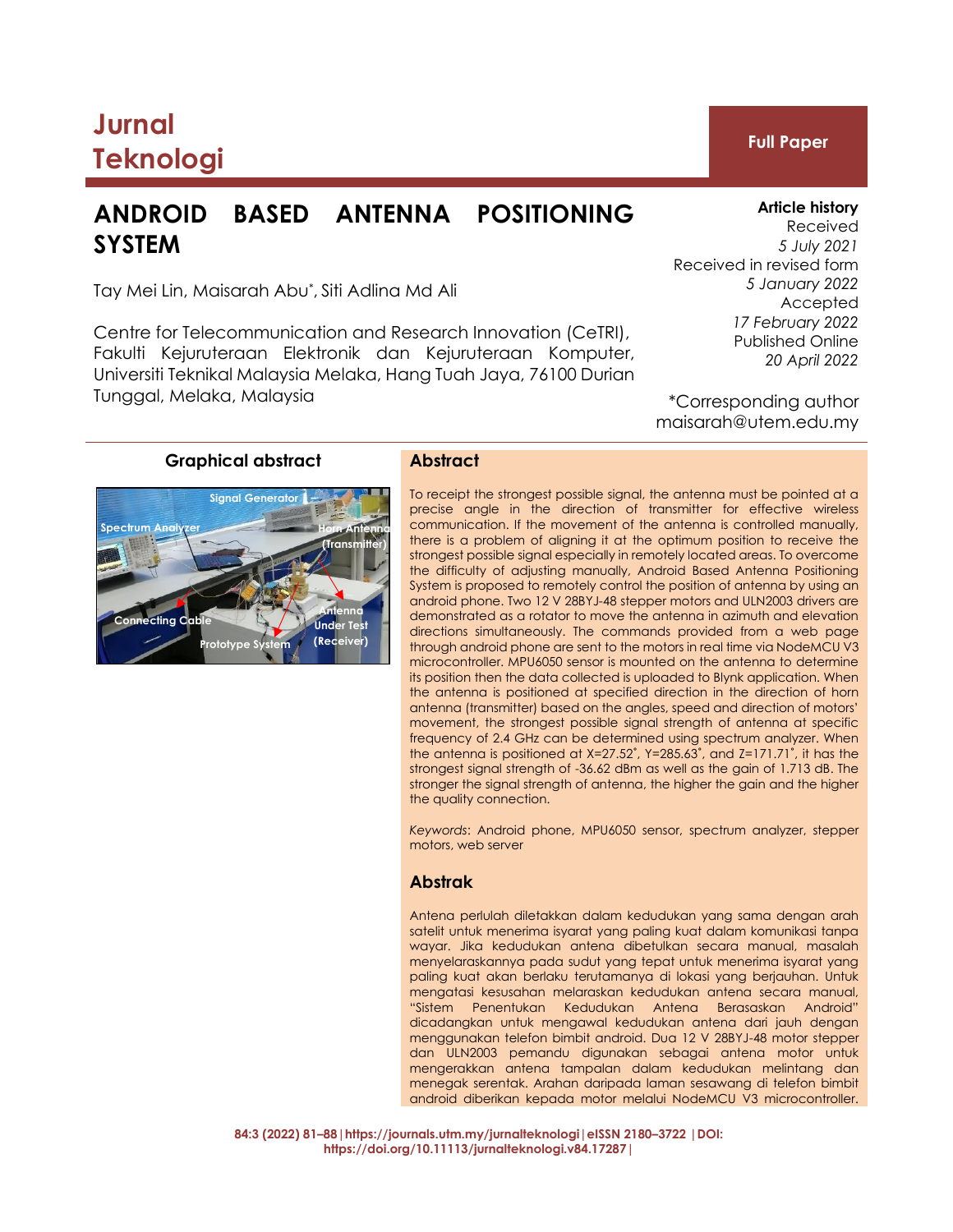MPU6050 sensor diletakkan atas antena untuk menentukan kedudukan antenna. Data yang dikumpulkan dimuat naik ke Blynk aplikasi. Jika antenna diletakkan pada kedudukan sudut yang tepat dan sama arah dengan antena tanduk (pemancar) berdasarkan arahan yang diberikan seperti sudut, arah dan kelajuan motor daripada telefon bimbit android, kekuatan antena isyarat yang paling kuat pada frekuensi 2.4 GHz dapat ditentukan melalui penganalisa spektrum. Apabila antena diletakkan pada kedudukan X=27.52˚, Y=285.63˚, dan Z=171.71˚, antena mempunyai isyarat yang paling kuat, iaitu -36.62 dBm dan penambahan antena yang paling tinggi, iaitu 1.713 dB. Semakin kuat kekuatan isyarat antena, semakin tinggi penambahan antena dan semakin bagus kualiti sambungan.

*Kata kunci*: 28BYJ-48 motor stepper, MPU6050 sensor, pelayan web, penganalisa spektrum, telefon bimbit android

© 2022 Penerbit UTM Press. All rights reserved

#### **1.0 INTRODUCTION**

Nowadays, the performance of leading-edge communication system is demanding efficient, authentic and accurate antenna positioning. For establishing and maintaining the communication link, the antenna is employed by the base station and mobile station essentially [1]. A receiver antenna is required to be pointed to a certain satellite in the sky at a precise angle to receipt the strongest strength of signal of a particular frequency for effective wireless communication. For example, a log periodic antenna radiates or receives greater power in specific directions allowing enlarging performance and decreased interference from unwanted sources [2]. The maximum gain of directional antenna occurs in a single direction [3].

Antenna is used in many applications such as GPS tracking system, solar panels, radar, mass communication systems in moving vehicles and etc., hence it is difficult to be adjusted manually in these large applications. It is tedious, time consuming and out of capacity of the operators. Inaccurate positioning of antennas also will lead to network loss in some areas and loss of money to the service providers. Therefore, it needs to be directed by means of a remote control in order to improve the signal reception due to the transmitting towers are located in different directions. The orientation of the antenna can be controlled by a controller and a motor-driven rotating antenna through a communication connection such as a cable or a wireless link to receive better signal from different direction without more forces [4, 5].

It is very important to implement the antenna positioning system to reduce the pointing error and increase the coverage of signal in some area. The adjustment of azimuth and elevation axes are essential to receive signal from satellites. Normally, these axes are adjusted manually by operators for different sources based on the measurement of strength of signal. Several systems have been designed by other authors to solve the problem of adjusting the position of antenna manually.

Prajwal Basnet *et al*. [6] designed "Remote Alignment of Dish Positioning By Android Application" to control the position of the dish through a Bluetooth module HC05 which will attached on the receiver end for example any smart phone or Tablet etc. with Android OS upon a Graphical User Interface based on touch screen operation. Arduino ATMEGA328 microcontroller reads the received commands from the mobile unit through Bluetooth module and rotates the two servo motors which is attached to pan and tilt assembly in horizontal and vertical direction through a motor driver IC.

Mpuuga Abdu Nasser designed and implemented an android based automatic sector antenna positioning using ATMEGA328P that can position the antenna with the help of android application. User commands that are received by the Bluetooth receiver modem moves the antenna on the basis of input parameters provided such as number of steps. The commands that are sent through the mobile phone app for adjustments of antenna's position made by the stepper motor is based on the initial direction provided by magnetometer sensor which is Honeywell HMC5883L [7].

Jadhav Seema *et al*. [8] proposed a system to control a dish antenna position in horizontal and vertical direction automatically according to received signal from power meter. When power meter receives the maximum signal strength and give that output to microcontroller, the dish will rotate in that particular direction. Ginu Lawrence had developed a dish position controller using TV remote. The TV remote acts as a transmitter whose data is received by an IR receiver TSOP 1738 which is interfaced with ATMEGA 328 microcontroller. IR sensor is used to obtain remote commands that are fed to the microcontroller that decodes the data to rotate the two DC motors in vertical and horizontal direction through motor driver IC L293D [9].

Shubham Pathak *et al*. [10] developed a dish positioning system which is operated by using RF module. The control output signals are given to IC L293D driver circuit to move the two YURI 518R servo motors where the direction movement of the dish is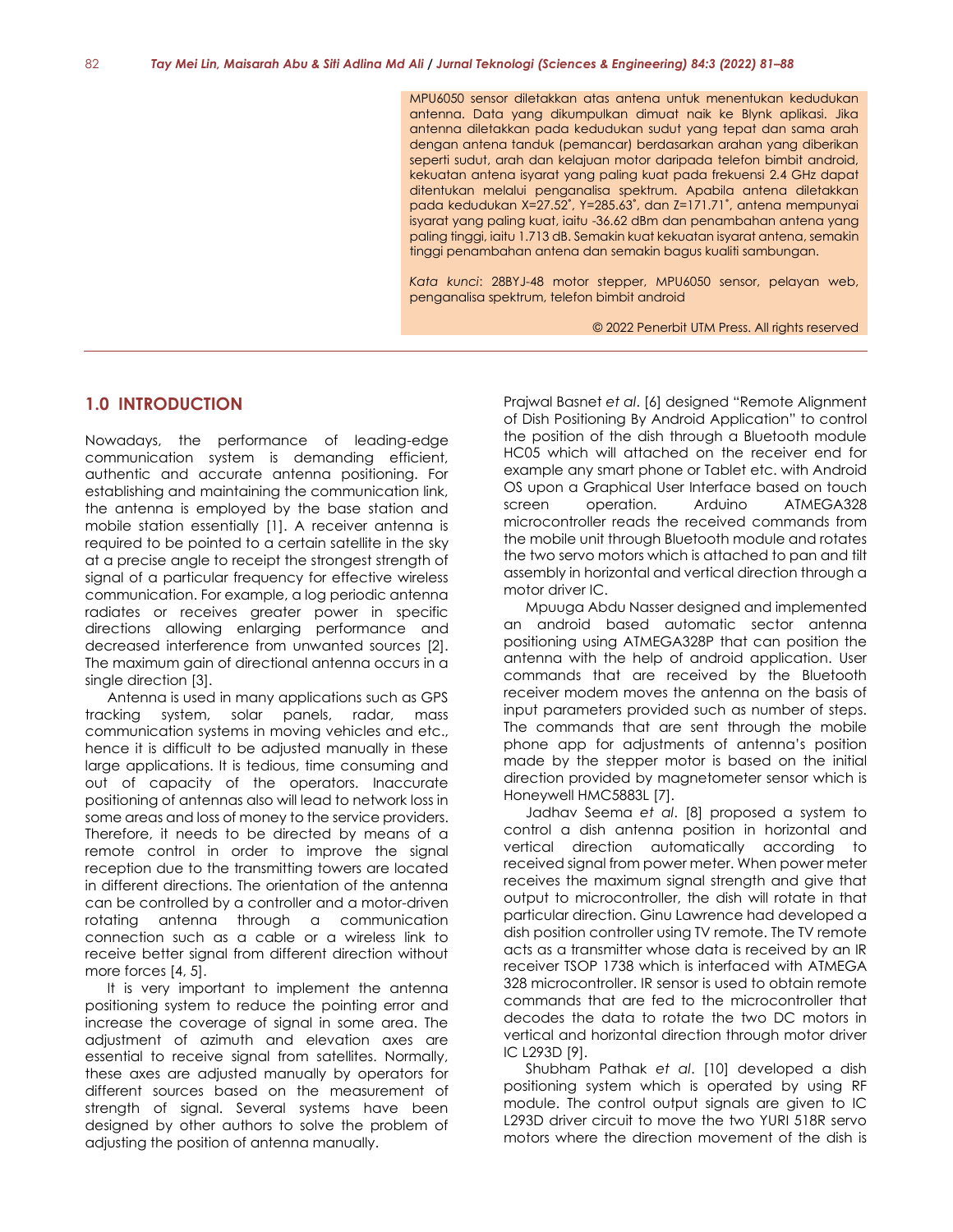indicated by two LEDs. An Automatic Antenna Positioning System is developed by M.Ilakkiya *et al*. [11] to identify the presence of a particular signal and change the position of the antenna to receive the desired signal strength automatically whenever the receiver RC832 receives the signal with minimum strength. The RSSI values from the receiver filters out the erroneous readings and determine which direction to move the servo motor. If the RSSI value is below the preset threshold value, the motor rotates otherwise it remains in the same position.

Prasanna Sugandhi *et al*. [12] presented the development of an automated system for aligning the parabolic reflector antennas for satellite communication. System checks whether the received data is valid or not and after validation of latitude and longitude specifics is received by GPS module, azimuth and elevation angle are calculated and the dish antenna is rotated by stepper motors to the direction needed. Recent from the studies of Manasa G R *et al*. [13] had developed antenna monitoring GUI system using Adafruit platform. Adafruit web application is used to check for the signal strength and drive the servo motor to a desired angle after compare with the previous signal strength. The antenna will remain stationary as long as the signal connection is formed.

Shweta Lande *et al*. [14] developed a dish positioning system which can operate by using mobile phone or personal computer through WiFi. C code is used to recognize the input code from the Wi-Fi module (transmitter) from AVR microcontroller to develop appropriate output signal for the servo motor to operate and change the dish in accurate angle. Khalid Makhdoomi developed an automatic antenna positioning system based on IoT to identify presence of a particular signal. GUI system is developed by IoT Gecko for monitoring antenna direction as well as transmitting new coordinates for motors to appropriately position the antenna to receive desired signal strength automatically [15].

Lastly, Neha Pravin Pophale proposed a system which enable the antenna detects a signal with the help of ultrasonic sensors which one of sensor acts like the transmitter while another sensor acts like receptor. When the strong signal is detected, DC motors will position the antenna and LCD module will display the value of signal detected and the strong signal's frequency will be loaded on the IoT Module [16].

The polarization of an antenna is determined by the wave radiated in a given direction and the power is not radiated equally in all directions [17]. Previous research shown the data acquisition system software controls the axis motors and synchronizes the vector network analyzer (VNA) to compute the RF level corresponding to different angular locations [18]. Therefore, spectrum analyzer uses antennas to collect RF signal and display amplitude which is strength of signal as it varies by signal frequency [19,20].

A controller regulates the step position accurately, the speed at which the motor moves from step to step and the torque generated by the motor. Servo motor is used for controlling and driving heavy loads but the cost of the motor is very high. DC motors rotate in specific angular direction and it is challenging to make them turn in small angles. Hence, stepper motor is the most suitable to be implemented in positioning system as it is designed to provide precise positioning control within an integer number of steps and no feedback is required to control it.

According to the existing system that had been proposed and designed by the previous authors, the position of antenna which is controlled by Bluetooth device via Android application has the limitation on range of detection. Besides, TV remote requires a line of sight between the transmitter and a receiver and a limited range of about 30 feet. Hence, IoT application should implement to increase the range of detection and remotely control the position of antenna from a very long distance. The antenna can receive the desired signals from all the direction by adjusting its position through the commands provided by a developed IoT application which is a web page from an android phone with just a fingertip via microcontroller as it brings convenience to people.

#### **2.0 METHODOLOGY**

Android Based Antenna Positioning System was designed to determine the signal strength of antenna at specific frequency of 2.4 GHz through spectrum analyzer when the antenna was rotated at specific angular position, speed and either in clockwise or anticlockwise direction based on the commands provided from android phone through a web page with identical IP address. NodeMCU V3 microcontroller was interfaced with two 12 V 28BYJ-48 stepper motors and ULN2003 drivers which acts as rotators to move the antenna in azimuth and elevation direction simultaneously. MPU6050 sensor module which was interfaced with another microcontroller was mounted on the antenna to determine its position. 16X2 LCD display was connected to microcontroller using IC2 module to show the position of the antenna in X, Y and Z direction in term of tilt angle. The measured tilt angle was sent to the Blynk application using Blynk cloud to store the collected data. Two microcontrollers were connected together using the GPIO pins of 3V3 and GND respectively. Figure 1 shown the connection of required components in building the prototype of Android Based Antenna Positioning System and Table 1 shown the required components of this system.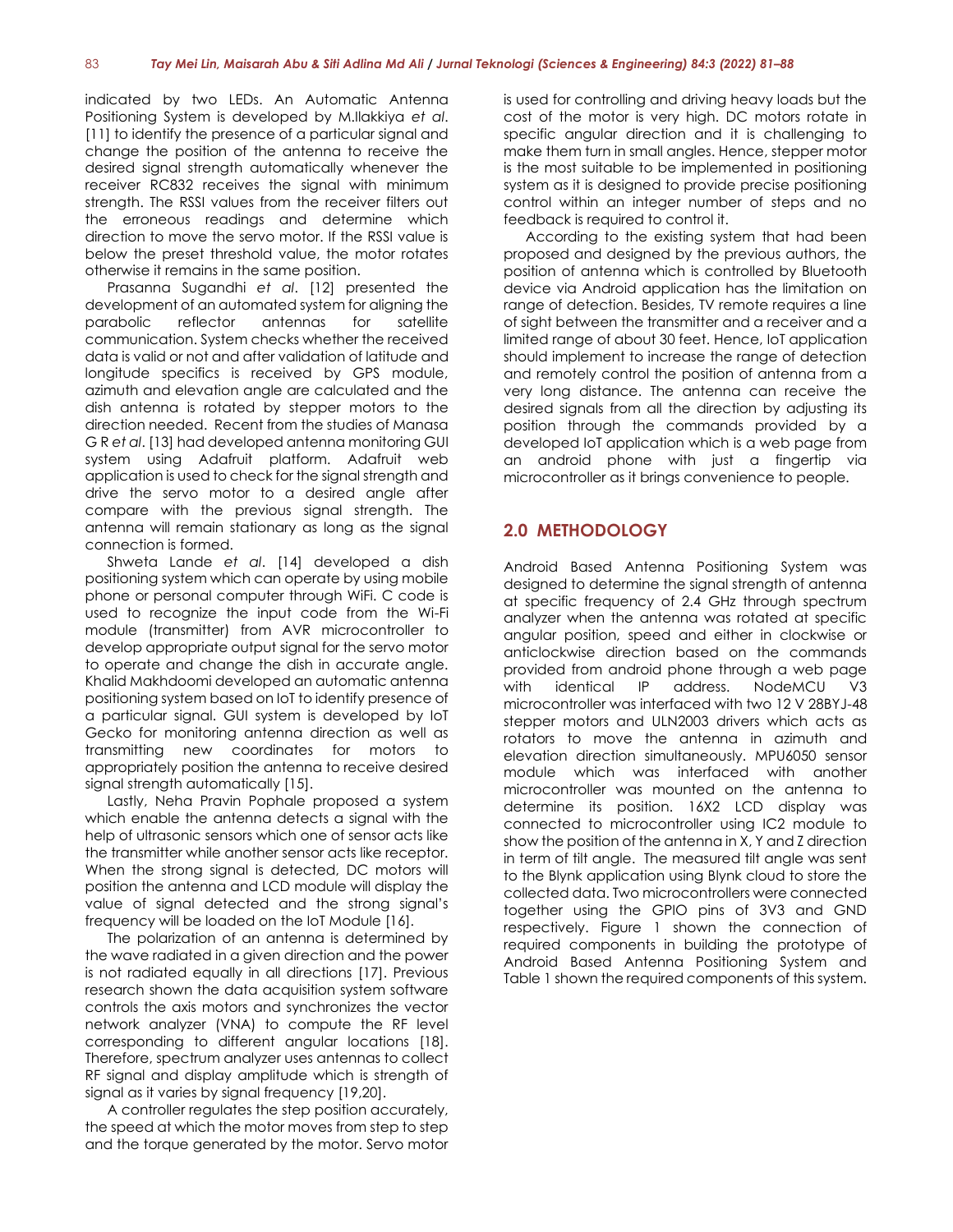

**Figure 1** Android Based Antenna Positioning System Configuration

**Table 1** Components of Android Based Antenna Positioning System

| No.           | Component                                                                                                                                                           |  |  |  |
|---------------|---------------------------------------------------------------------------------------------------------------------------------------------------------------------|--|--|--|
|               | Antenna (Receiver)                                                                                                                                                  |  |  |  |
| $\mathcal{P}$ | 28BYJ-48 Stepper Motors                                                                                                                                             |  |  |  |
| 3             | MPU6050 Accelerometer and Gyroscope Sensor                                                                                                                          |  |  |  |
| 4             | ULN2003 Drivers                                                                                                                                                     |  |  |  |
| .5            | I2C 16x2 LCD Display                                                                                                                                                |  |  |  |
| 6             | NodeMCU V3 Microcontroller                                                                                                                                          |  |  |  |
| 7             | Power Supply (Rectifiers: 1N4007 diodes, Linear<br>Voltage Regulators: LM7812CT and LM7805CT,<br>Filter: 1000 µF, 1 µF, 470 µF and 10 µF electrolytic<br>capacitor) |  |  |  |
| 8             | 12 V-0-12 V transformer                                                                                                                                             |  |  |  |
| 9             | Connectors (Header Pin Female)                                                                                                                                      |  |  |  |
|               | <b>Base Board NodeMCU V3 Microcontroller</b>                                                                                                                        |  |  |  |

#### **3.0 RESULTS AND DISCUSSION**

#### **A. Power Supply**

This experiment aims to obtain the desired regulated 12 V and 5 V power supply to respectively power up the two 28BYJ-48 stepper motors with ULN2003 drivers and I2C LCD display. Figures 2 shown the simulation results of 12 V and 5 V DC power supply that was obtained using Multisim software before the circuit was built on the breadboard. The purpose of simulation is to obtain the correct components for constructing a functional power supply and do comparison with experimental results.



**Figure 2** Simulation Results of 12 V and 5 V DC Power Supply Using Multisim

Figure 3 shown the PCB power supply which is tested well-functioning using multimeter to obtain desired output voltage of 12 V and 5 V power supply from AC power supply.



**Figure 3** PCB Power Supply

Table 2 shown the comparison of obtained 12 V and 5 V power supply between simulation and practical results with their respectively power supply.

**Table 2** Comparison of Obtained Power Supply Between Simulation Results and Practical Results

| Simulation       | <b>Practical</b> | Percentage Error (%)                          |  |
|------------------|------------------|-----------------------------------------------|--|
| Power Supply (V) |                  |                                               |  |
| 12.299           | 12.050           | Simulation Value – Practical Value <br>x 100% |  |
|                  |                  | Simulation Value                              |  |
|                  |                  | 12.299-12.050<br>$x 100\% = 2.02$<br>12.299   |  |
| 5.002            | 5.060            | Simulation Value – Practical Value <br>x 100% |  |
|                  |                  | <b>Simulation Value</b>                       |  |
|                  |                  | $5.002 - 5.060$<br>$x 100\% = 1.16$<br>5.002  |  |

Although the experimental results obtained which are 12.05 V and 5.06 V are slightly different as compared with the simulation results which are 12.299 V and 5.002 V respectively, but it is still acceptable and reasonable with very small percentage error which is less than the acceptable 5% error. This may due the components such as diodes and capacitors have different conditions and losses of power in the circuit when output voltage was measured practically.

#### **B. Signal Strength Measurement and Calculated Gain of Antenna**

When the system and android phone was connected to the same WiFi router, a identical IP address of 192.168.0.190 was obtained from Serial Monitor of Arduino IDE software and typed on Google Chrome. The web page for controlling the movement of the two motors simultaneously to position the antenna in direction with horn antenna (transmitter) at specific angle, speed and either in clockwise or counterclockwise direction through android phone was designed at shown Figure 4.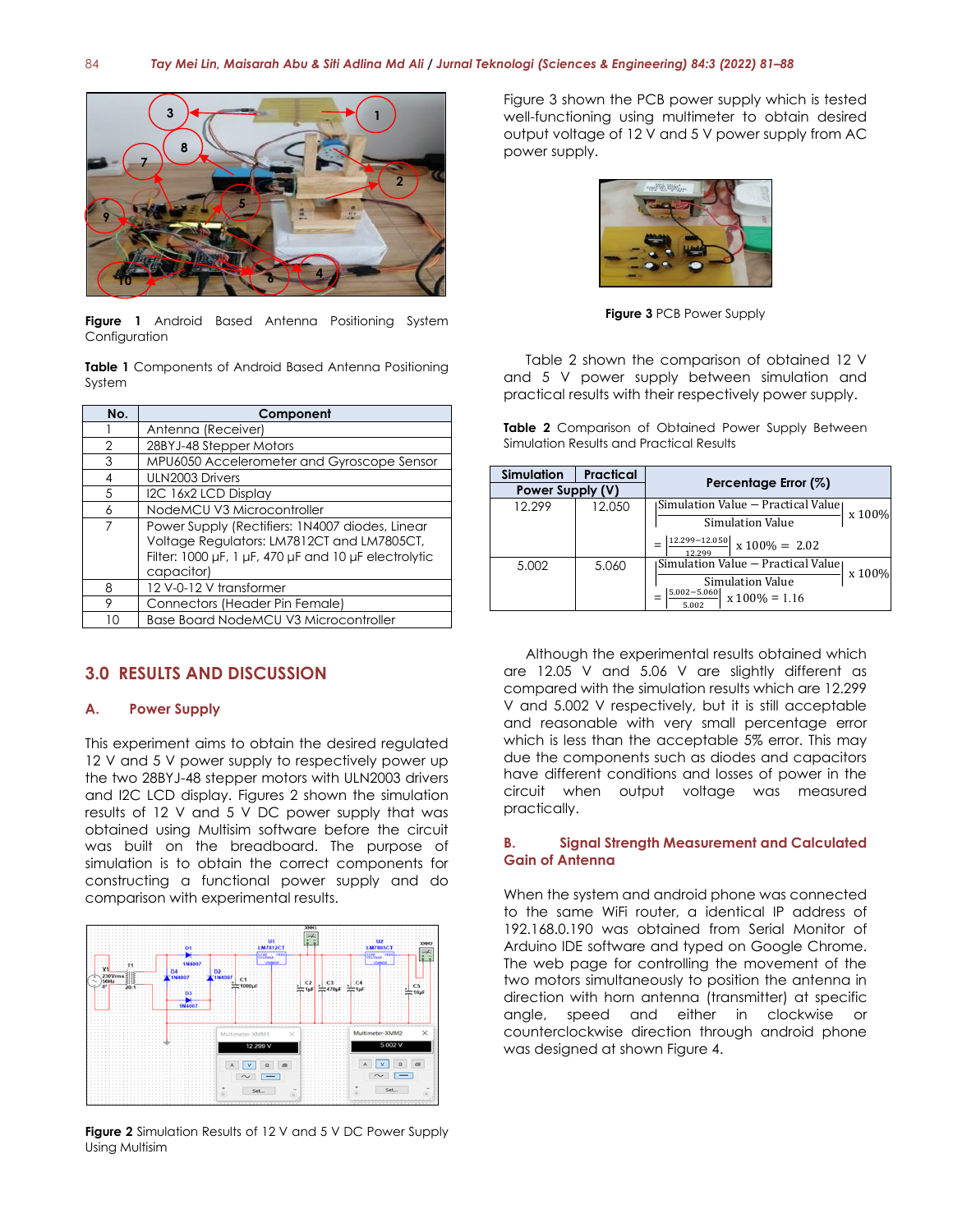

**Figure 4** Web Page Shown on Screen of Android Phone

The movement of two motors can be controlled with any angles randomly without decimal numbers such as 10˚, 45˚, 58˚, 90˚, 78˚, 150˚, 189˚, 223˚, 325˚, 450˚, 549˚ and so forth as well as the speed of movement of motors can be set with any values such as 1, 5, 8, 13, 20, 30 and so forth. Initially, the speed factor is 1, as the speed factor increased, the motor will move in slower speed and take longer time to reach at that specific angle. The movement of the motors can be stopped at anytime by pressing the STOP button. Figure 5 shown the examples of input parameters given on the web page to position the antenna.



**Figure 5** Examples of Input Parameters Given on the Web Page

When the antenna which was attached to one of the motors was controlled to reach at that specific direction in direction with transmitter, the MPU6050 sensor module will detect the angular position of the antenna at the same time the antenna was stopped to move and the data was sent to the Blynk application using Blynk cloud to be monitored and stored as shown Figure 6.



**Figure 6** Examples of Collected Data Shown on Blynk Application

At the same time the angular position of antenna in tilt angle of X, Y and Z axes was shown on I2C LCD display.



**Figure 7** Examples of Angular Position of Antenna Shown on I2C LCD Display

Figure 8 shown the setup for measuring the signal strength of antenna using spectrum analyzer when the antenna under test (receiver) was positioned in the direction of horn antenna (transmitter) which was connected to a signal generator.



**Figure 8** Setup of Signal Strength of Antenna Measurement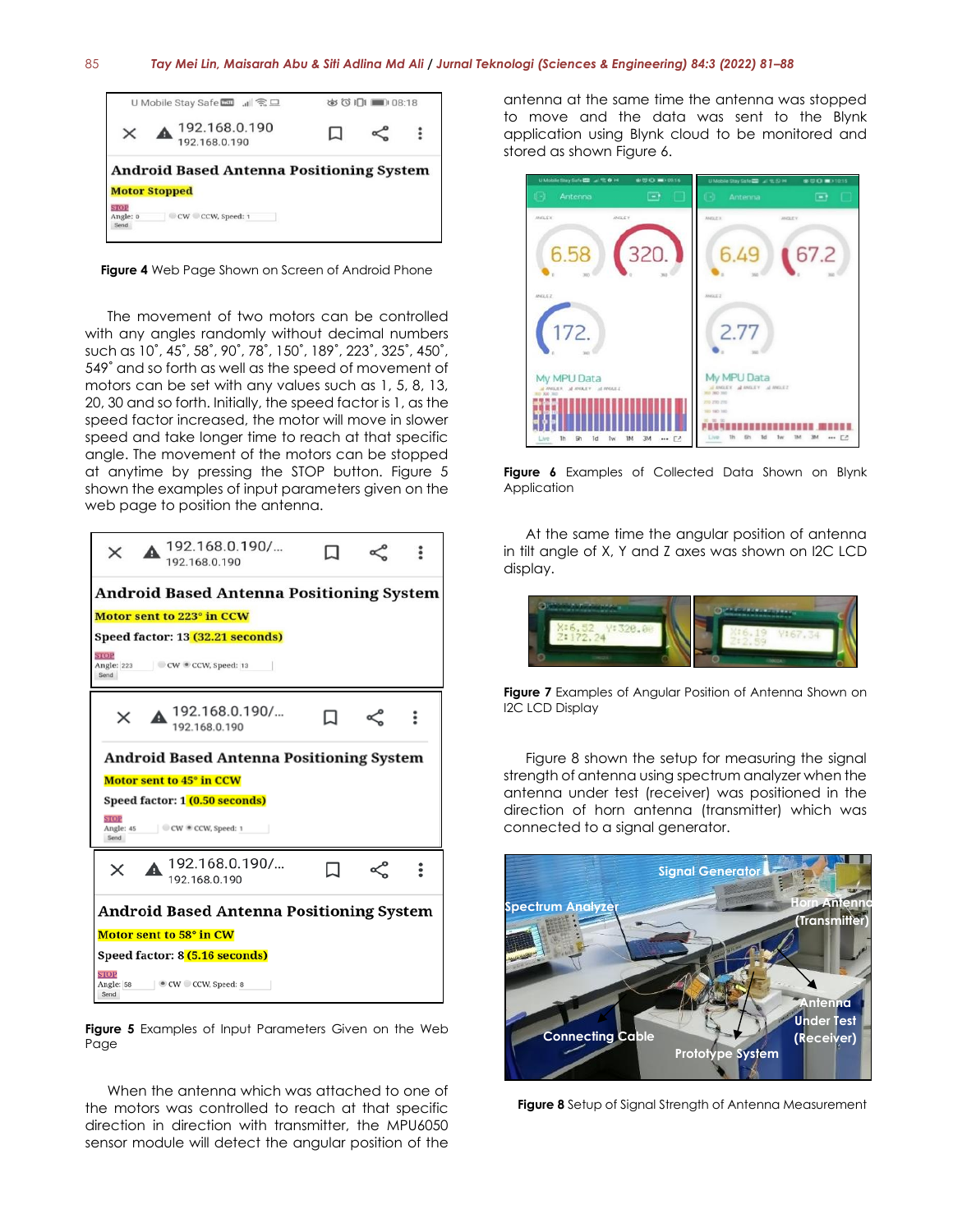Initially, the antenna was positioned at an initial position that is X=167.50˚, Y=232.50˚ and Z=170.35˚ in direction with transmitter as shown Figure 9.



**Figure 9** Initial Position of Antenna

Signal strength is referred to the transmitter power output as received by an antenna under test (receiver) at a distance of 1m from the transmitting antenna. The signal strength is shown on the spectrum analyzer in dBm.



**Figure 10** Power Received of Antenna at Initial Position

The antenna was positioned at different direction based on the input parameters provided from the mobile phone to determine at which position the antenna has the strongest possible signal strength at specific frequency of 2.4 GHz. After 20 set of different signal strength of antenna at different direction are obtained, the gain of antenna at different direction is calculated. After the power received by antenna from the horn antenna at a distance of 1 m is determined from the spectrum analyzer, antenna gain was then calculated which is corresponding to different direction of antenna positioned. For example, at initial position, the power received of antenna is -41.93 dBm. The calculated antenna gain is -0.942 dB. All the calculated antenna gain at different direction with respectively signal strength was tabulated as shown Table 3.

 $\lambda = \frac{c}{f} = \frac{3 \times 10^8}{2.4 \times 10^9} = 0.125$  m Space loss  $[dB] = 20 \log \left( \frac{4\pi D}{\lambda} \right) = 20 \log \left( \frac{4\pi (1)}{0.125} \right) = 40.046 dB$ λ Antenna gain  $[dB] = \frac{Power\,Received + Space\,loss}{2}$  $= \frac{-41.930 \text{dBm} + 40.046 \text{dB}}{2}$  $\frac{m+40.046 \text{dB}}{2}$  =-0.942 dB

**Table 3** Measurement of Signal Strength And Calculated Gain Of Antenna At Different Angular Position

| <b>Angular Position</b> |        |        | Signal            | Antenna   |
|-------------------------|--------|--------|-------------------|-----------|
| X(')                    | Y (*)  | Z(')   | Strength<br>(dBm) | Gain (dB) |
| 167.50                  | 232.50 | 170.35 | $-41.93$          | $-0.942$  |
| 318.87                  | 86.71  | 357.13 | $-46.11$          | $-3.032$  |
| 113.69                  | 265.33 | 169.45 | $-39.44$          | 0.303     |
| 173.40                  | 186.85 | 136.06 | $-49.14$          | $-4.547$  |
| 358.81                  | 16.75  | 356.05 | $-46.23$          | $-3.092$  |
| 16.13                   | 293.05 | 172.30 | $-36.97$          | 1.538     |
| 27.52                   | 285.63 | 171.71 | $-36.62$          | 1.713     |
| 3.54                    | 331.35 | 173.53 | $-41.24$          | $-0.597$  |
| 29.22                   | 284.05 | 172.90 | $-38.27$          | 0.888     |
| 169.26                  | 226.57 | 169.82 | $-38.98$          | 0.533     |
| 173.48                  | 209.19 | 168.43 | $-38.63$          | 0.708     |
| 176.67                  | 169.23 | 17.02  | $-45.78$          | $-2.867$  |
| 177.05                  | 148.56 | 4.82   | $-47.79$          | $-3.872$  |
| 178.14                  | 153.85 | 3.78   | $-42.42$          | $-1.187$  |
| 108.55                  | 267.56 | 172.76 | $-40.95$          | $-0.452$  |
| 179.00                  | 153.71 | 2.02   | $-51.49$          | $-5.722$  |
| 182.27                  | 130.45 | 358.06 | $-45.09$          | $-2.522$  |
| 330.67                  | 85.35  | 357.38 | $-51.77$          | $-5.862$  |
| 357.84                  | 47.82  | 358.04 | $-47.03$          | $-3.492$  |
| 14.17                   | 303.40 | 170.55 | $-40.61$          | $-0.282$  |

As mentioned before, this system is designed to measure how strong a signal an antenna can send or receive in a specified direction at specific frequency of 2.4 GHz. Table 3 shown that the antenna will have different signal strength at any possible direction but the antenna will only possess the strongest signal at a specific direction. The changes of signal strength of antenna can be clearly observed directly from spectrum analyzer when the antenna is controlled to move in slower speed and different direction with either smaller or bigger increment of angle rotation.



**Figure 11** Graph of Measurement of Signal Strength and Calculated Gain of Antenna at Different Angular Position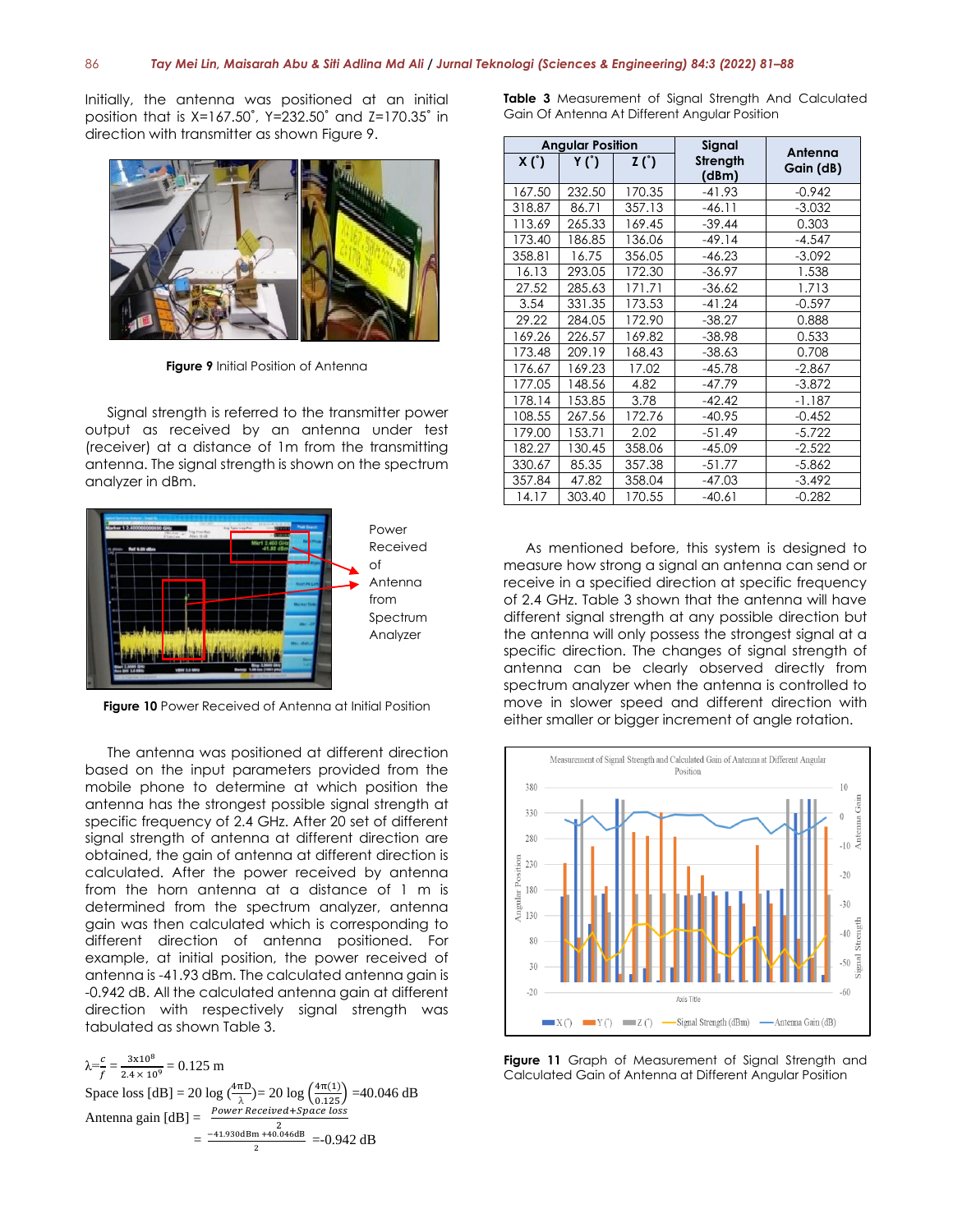Based on the results obtained from Figure 11, it is clearly shown that when the antenna is positioned at X=27.52˚, Y=285.63˚, and Z=171.71˚, it has the strongest signal strength of -36.62 dBm as well as the gain of 1.713 dB. The stronger the signal strength of antenna, the higher the antenna gain and the higher the quality connection. This system is implemented to measure the signal strength of a directional antenna where it radiates or receives higher power in specific directions, thus increasing performance and reducing interference from unwanted sources. A high gain antenna gives more of the transmitted power to be sent in the direction of the receiver, thus increasing the received signal strength. Signal strength is represented in -dBm unit, so the closer the value is to 0, the stronger the signal.

The antenna rotators can be remotely controlled with slower, medium or faster speed and different angle of rotation in different direction based on the input parameters provided from the android phone in order to enable the antenna to receipt the strongest possible signal when the antenna is pointed at a specified angle in the direction of transmitter. The slower the movement of motors and the smaller the angle of rotation of motors, the more accurate the signal strength of antenna at specific frequency will obtain from the spectrum analyzer.

However, this project has limitations such as the data received by microcontroller from a created web page via android phone to rotate one of the motors in adjusting the position of antenna may be affected by unnecessary delays caused by network unreliability. The communication is done through a Wi-Fi router and it may be affected by weather changes such as heavy rains. The construction of chosen motor with restriction of step size had limited the antenna to move in a smaller degree of angular position.

#### **4.0 CONCLUSION**

Android Based Antenna Positioning System is designed with an advanced technology to achieve the best possible position of antenna by remote operation. This system can be implemented to determine the position of antenna with the strongest possible signal strength from a spectrum analyzer when it is positioned at different direction in direction of transmitter. The gain is directly proportional to the signal strength and the quality connection. Although the project is successful, there are a few recommendations for improvement. In future, the positioning accuracy can be increased by correcting the lost steps of motor using a speed rate corrected algorithm. Hence, any size of the antenna can be controlled by changing the motor with its proper driver. In the nutshell, a useful and sustainable Android Based Antenna Positioning System has been successfully designed and developed. This system has very low development cost besides it is less power hungry. The user interface of the application is simple and easy to understand as

operators just only need to key in the proper angle, speed and direction via the web page. The uses of IoT application in this system reduce the labor and maintenance cost as well as provide the benefit of time saving and reduce the poor signaling in certain areas due to the misalignment of position of antenna.

#### **References**

- [1] V. K. Garg. 2007. Antennas, Diversity, and Link Analysis. *Wireless Communications & Networking*. 287-316. Doi: 10.1016/b978-012373580-5/50044-2.
- [2] Types of Antennas: Properties, Radiation Patterns and Their Working. https://www.elprocus.com/different-types-ofantennas-with-properties-and-thier-working/ (accessed May 09, 2021).
- [3] What is Directional Antenna? Definition from WhatIs.com." https://whatis.techtarget.com/definition/directionalantenna (accessed May 10, 2021).
- [4] Satellite Technology | UN-SPIDER Knowledge Portal. https://un-spider.org/space-application/satellitetechnology (accessed Dec. 02, 2020).
- [5] Timothy Jay Linderer and Aaron Joseph Dunkin. 2016. Antenna Positioning System. Patent Application Publication, Jun 2016. Accessed: Jun 07, 2021. [Online]. Available:

https://www.freepatentsonline.com/20160161942.pdf.

- [6] P. Basnet, G. Preeti, and P. B. Tech. 2015. Remote Alignment of Dish Positioning by Android Application. *International Journal of Engineering Research & Management Technology*. 2(2). Accessed: Jan. 03, 2021. [Online]. Available[: www.ijermt.org.](http://www.ijermt.org/)
- [7] M. A. Nasser, "Design and Implementation of an Android Based Automatic Sector Antenna Positioning Using ATMEGA328P." Accessed: Dec. 25, 2020. [Online]. Available: www.eduraryschool.com.
- [8] J. Seema, S. Rakshanda, and A. Jyoti. 2018. Automatic Dish Positioning System. *JournalNX - A Multidisciplinary Peer Reviewed Journal*. 138-139. Doi: 10.5281/ZENODO.1411809.
- [9] G. Lawrence. 2019. Dish Position Controller Using TV Remote. *International Journal of Current Engineering and Scientific Research (IJCESR*). 6(3): 75.
- [10] S. Pathak, T. Waghmare, and V. S. Nandanwar. 2017. Satellite Dish Positioning Control by Geared Motor Using RF Module. *International Journal of Advanced Research in Science, Engineering and Technology.* 4(2). Accessed: Jan. 04, 2021. [Online]. Available: www.ijarset.com.
- [11] M. Ilakkiya, S. Indhumathi, B. Balakumar, and G. T. Bharathy. 2016. Automatic Antenna Positioning System. *Proceedings of the International Conference on Science and Innovative Engineering, Apr. 2016.* Accessed: Jan. 04, 2021. [Online]. Available:

https://www.researchgate.net/publication/343570017\_Aut omatic\_Antenna\_Positioning\_System.

- [12] Sugandhi, M. Sanganwar, A. Pai, and P. Gayatri Ambadkar. 2016. Automatic Antenna Positioning System. *IJSRD-International Journal for Scientific Research & Development.* 4(3): 372-374. Accessed: Jun 07, 2021. [Online]. Available: www.Scatmag.com-.
- [13] Manasa, G. R., Anusha Anchan, and Santhosh, G. 2020. Implementing an IoT based Remotely Controlled Antenna Positioning System. *International Journal of Innovative Technology and Exploring Engineering (IJITEE).* 9(6): 730- 735. Accessed: Dec. 26, 2020. [Online]. Available: http://www.ijitee.org/wpcontent/uploads/papers/v9i6/F3 975049620.pdf.
- [14] S. Lande, A. Dani, S. Dabhade, and A. Shandilya. 2020. Smart Dish Positioning System by Using Wi-Fi Module. International Conference on Science, Technology and Management (ICSTM-2020). 269-272.